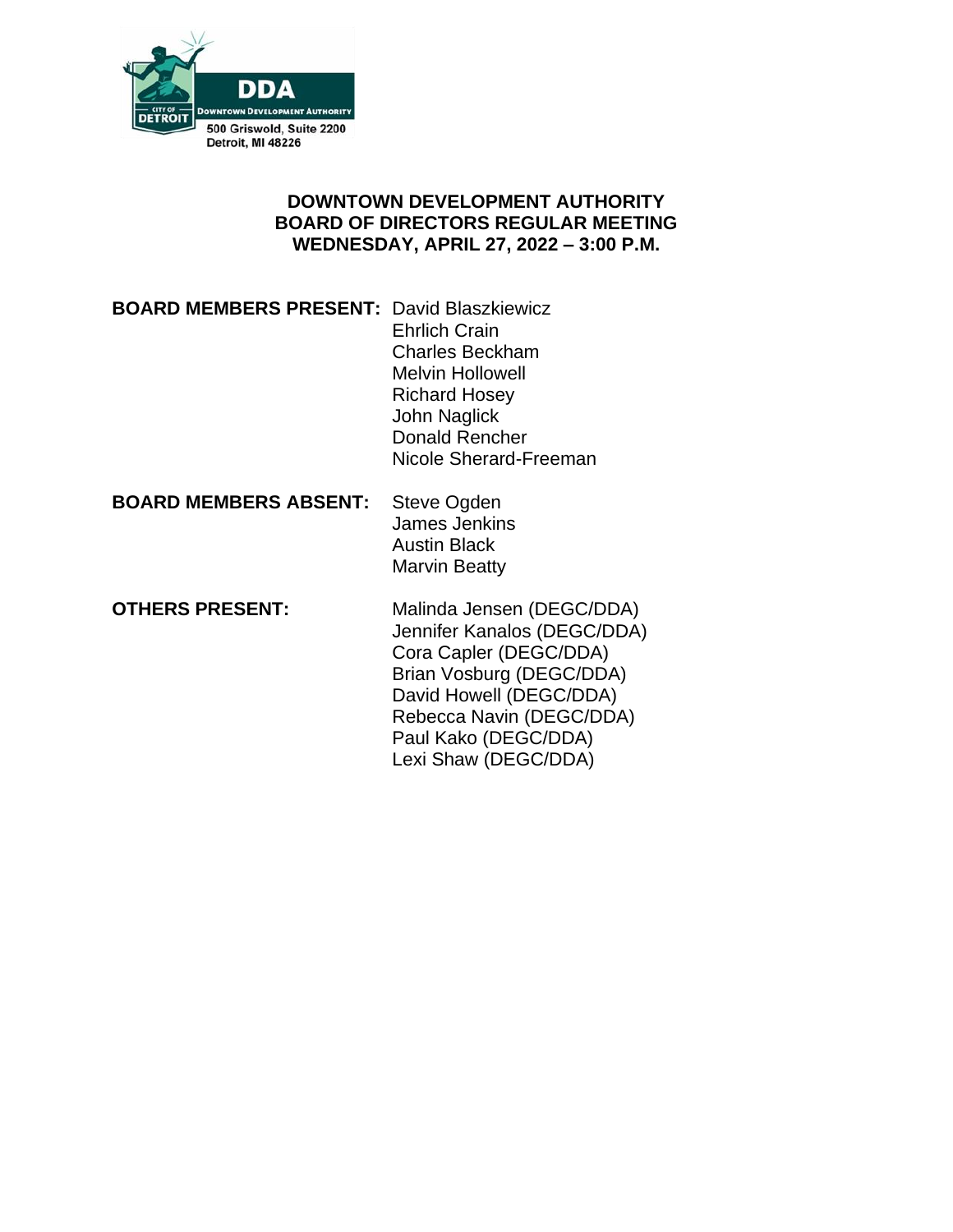

#### **MINUTES OF THE DOWNTOWN DEVELOPMENT AUTHORITY BOARD OF DIRECTORS REGULAR MEETING WEDNESDAY, APRIL 27, 2022 500 GRISWOLD, SUITE 2200, DETROIT, MI – 3:00 P.M.**

# **GENERAL**

### **Call to Order**

Ms. Sherard-Freeman, Chairperson, called the regular meeting of the Downtown Development Authority Board of Directors to order at 3:07 p.m. Roll call was conducted, and a quorum was established.

### **GENERAL**

#### **Approval of Minutes**

Ms. Sherard-Freeman asked if there were any additions, deletions, or corrections to the minutes of the March 23, 2022 Regular Board meeting. Hearing none, the Board took the following action:

Mr. Blaszkiewicz made a motion approving the March 23, 2022 minutes, as presented. Mr. Hosey seconded the motion. All were in favor with none opposed. DDA Resolution Code 22-04-02-645 was unanimously approved.

### **PROJECTS**

# **United Artists Building: Deferred Interest Approval for Bagley Development Group, LLC: Informational Only**

Ms. Sherard-Freeman noted that this item was informational only due to Mr. Hosey's membership on the board and ownership interest as well as Mr. Hollowell's membership on the board and interest in the project.

Ms. Navin reminded the Board that at the last DDA Board meeting staff presented the project and the proposed request for interest deferral during the 28-month construction period; however, due to the Mr. Hosey's interest as a member of the project's development team, the Board was unable to vote for at least 7 days following the disclosure of the interest in accordance with state law. She noted that it came to her attention that Mr. Hollowell also had a potential interest in the project that, although disclosed at the March 23 Finance Committee meeting, was not disclosed on the record at the Board meeting. Mr. Hollowell has provided a written disclosure of a promised ownership interest in the project that has not yet been effectuated. Although the financial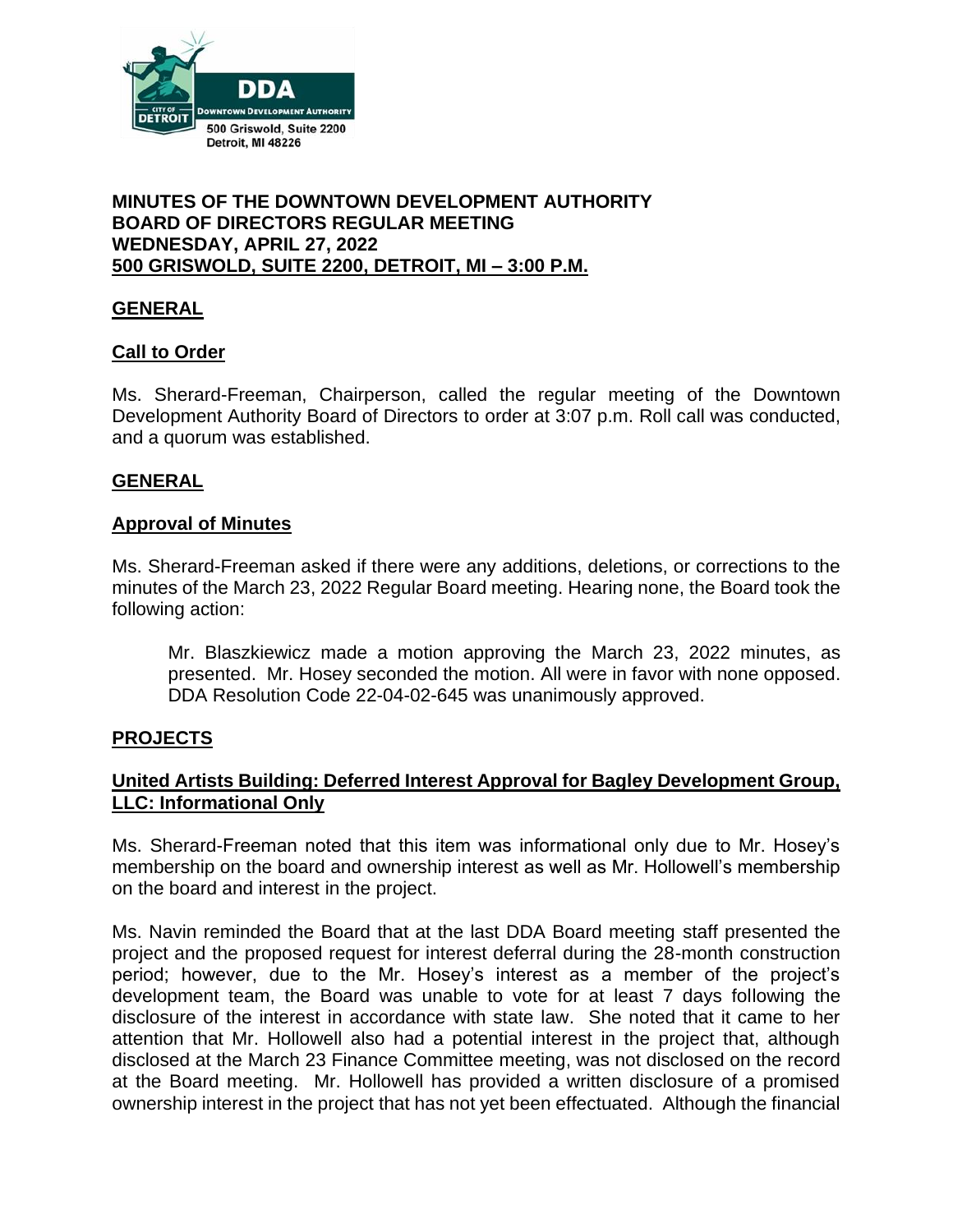

interest has not yet been effectuated, in order to be fully transparent, the disclosure is now being made on the record at the Board meeting and a vote will be taken at the next regular DDA Board meeting. In addition, Ms. Navin pointed out an additional provision in the proposed resolution for the request that the loan documents will be further amended to clarify that any individual admitted as a member of the developer or managing member will become a guarantor of the loans upon the same terms applicable to existing members. Finally, she reminded the Board that a super-majority of the DDA Board (excluding Mr. Hosey and Mr. Hollowell) will be required to be present at the time the item is brought for a vote as a result of Mr. Hosey's and Mr. Hollowell's interests in the project.

# **Proposed Loan to Grand Circus, LLC (N/K/A Grand Circus Detroit, LLC)**

Ms. Shaw presented the Proposed Loan to Grand Circus, LLC (N/K/A Grand Circus Detroit, LLC) to the DDA Board.

Grand Circus, LLC (N/K/A Grand Circus Detroit, LLC) (the "Borrower"), is a Delaware Limited Liability Company established in 2013. The Borrower is subleasing space at 1555 Broadway Street in the Broderick Tower where it operates a technology training school center that prepares people for careers in technology.

The Borrower had an idea to build a school that would train people in the skills of the modern digital economy and to be a hub for Detroit's tech community. In 2013, the Borrower launched partnerships with Google for Entrepreneurs, Facebook and Microsoft to bring the resources and support to entrepreneurs and tech workers in the City of Detroit. The Borrower also hosted a regular schedule of events and meetups with the partners and businesses in the community. During the first few months of operation, the Borrower focused on developing the product offering and designing and building a space that would excite and inspire the community. The Borrower officially launched the school opening and starting classes in the fall of 2013.

Damien Rocchi is the CEO and retains a 12.5% ownership stake in the Borrower. 75% of the ownership interest is owned by Detroit Venture Partners, L.P and the remaining ownership interest is retained by various senior management employees and advisors. Mr. Rocchi is an experienced general manager and strategist with a focus on building businesses in digital media and consumer products. His specialties are strategy design & implementation, business development & launch and post-merger integration. Detroit Venture Partners, L.P, founded by Dan Gilbert, since 2010, has been committed to backing and funding early-stage tech companies that they believe can move the world forward.

The Borrower employees 22 persons, 11 of whom are Detroit residents. Key Management positions include Frank Urso, VP of Business Development. He is a senior strategy, business development and sales leader with a record of creating, launching, and building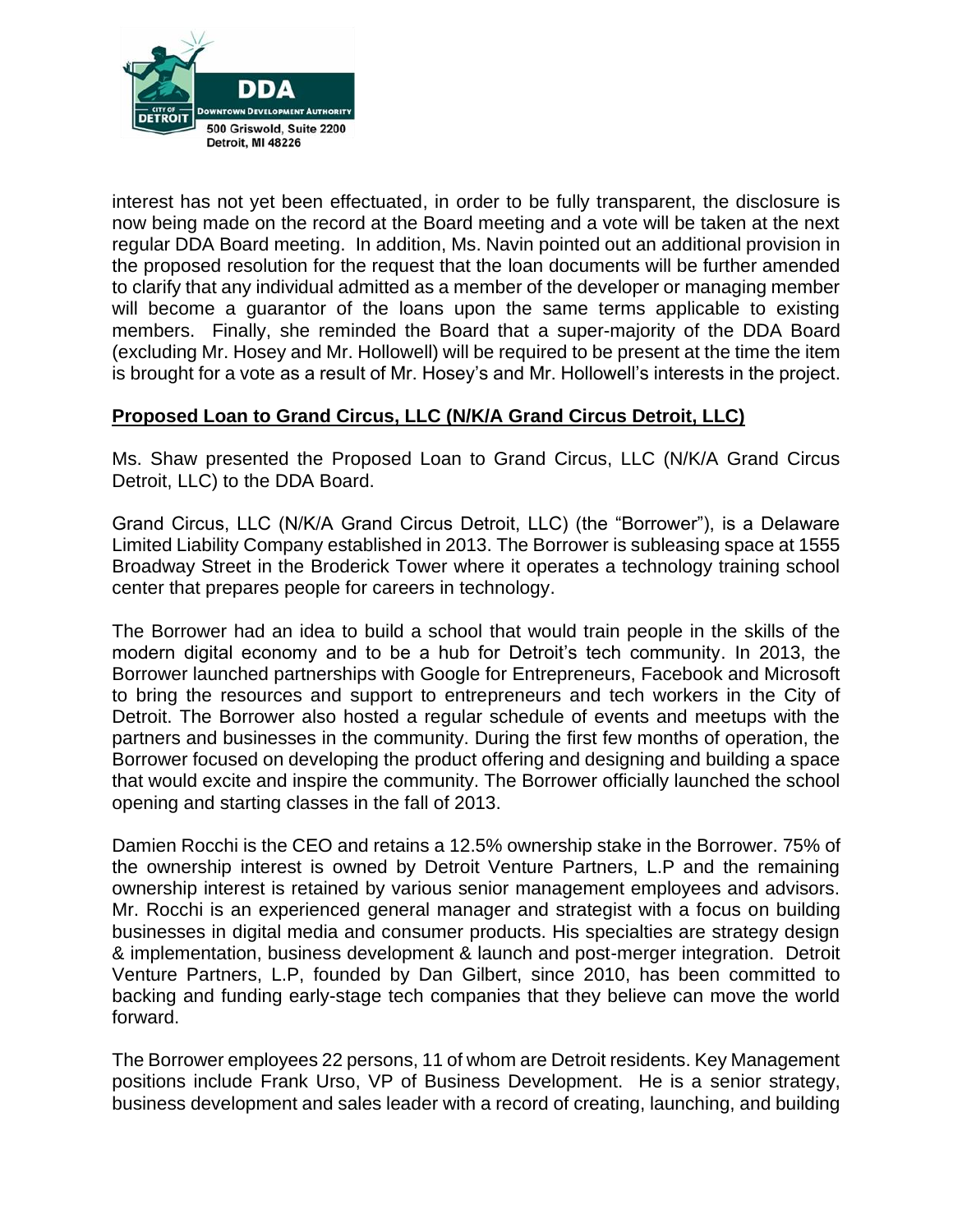

businesses, and delivering revenue in high-growth technology environments. April Watkins, Director of Operations, is a highly effective global operations executive with over 20 years of experience building and leading organizations. Scott Tribble, Director of Marketing is an experienced leader with a demonstrated history of developing and leading execution of digital-first marketing and communications strategies to drive growth and engagement. He possesses strong professional skills in digital strategy and integrated marketing. Bryan Benham, Director of Learning is a mission-driven, strategic leader drawing on over 25 years of experience in academic and corporate environments. He has proven success in designing and delivering award-winning, high-impact educational experiences using tested development processes, improving team expertise, and cultivating collaborative partnerships with key stakeholders. Finally, Ian Washington, Director of Admissions has worked in the tech industry recruiting one student at a time and has over 500 connections.

The Borrower offers training for individuals in technology and data engineering as well as trainings through partnerships with various companies to reskill and upskill the companies' existing employees. The technology and data engineering training classes are structured in a bootcamp style. The bootcamps classes are held virtually and in person. Each bootcamp lasts for 14 weeks for full time classes or 26 weeks for part time classes. The technology classes further educate individuals in JavaScript and C3#, which are commonly used programming languages and the core technology used in the world wide web; over 97% of websites uses JavaScript. The school is opened Monday through Friday from 9am to 10pm. Since 2013, almost 3,000 students have graduated, and the school has a placement rate of 90% within 180 days.

The headline tuition amount is \$11,750. Students of color, women, members of the LBGTQ+ community and veterans may receive a \$1,750 discount, as they are groups traditionally under-represented in the tech industry. Tuition scholarships are offered through Michigan National Guard State Tuition Assistance Program and Grace Hopper Celebration of Women in Boot Camp. The Borrower has also partnered with Ascent Funding and Climb Credit for low interest rate loans.

Some of the reskill/upskill partnerships are with Amazon, Apple, and Rocket, just to name a few. The Amazon partnership involved sourcing and training 20 Java Developers from across Southeast Michigan. The Apple partnership involved running a series of 1-month long foundation workshops for iOS development. The Rocket partnership involved a reskilling program called Dev Build. As part of the Dev Build program, the Borrower trains non-technical team members that want to become software developers. Since launching the program 5 years ago, the Borrower has trained several hundred individuals. An additional training program is planned for May 2022. The Borrower recently executed a partnership agreement with Disys, a global staffing firm, where the Borrower will train its consultants. The partnership further involves working with Disys' account representatives to source new talent for their clients. This partnership represents significant growth for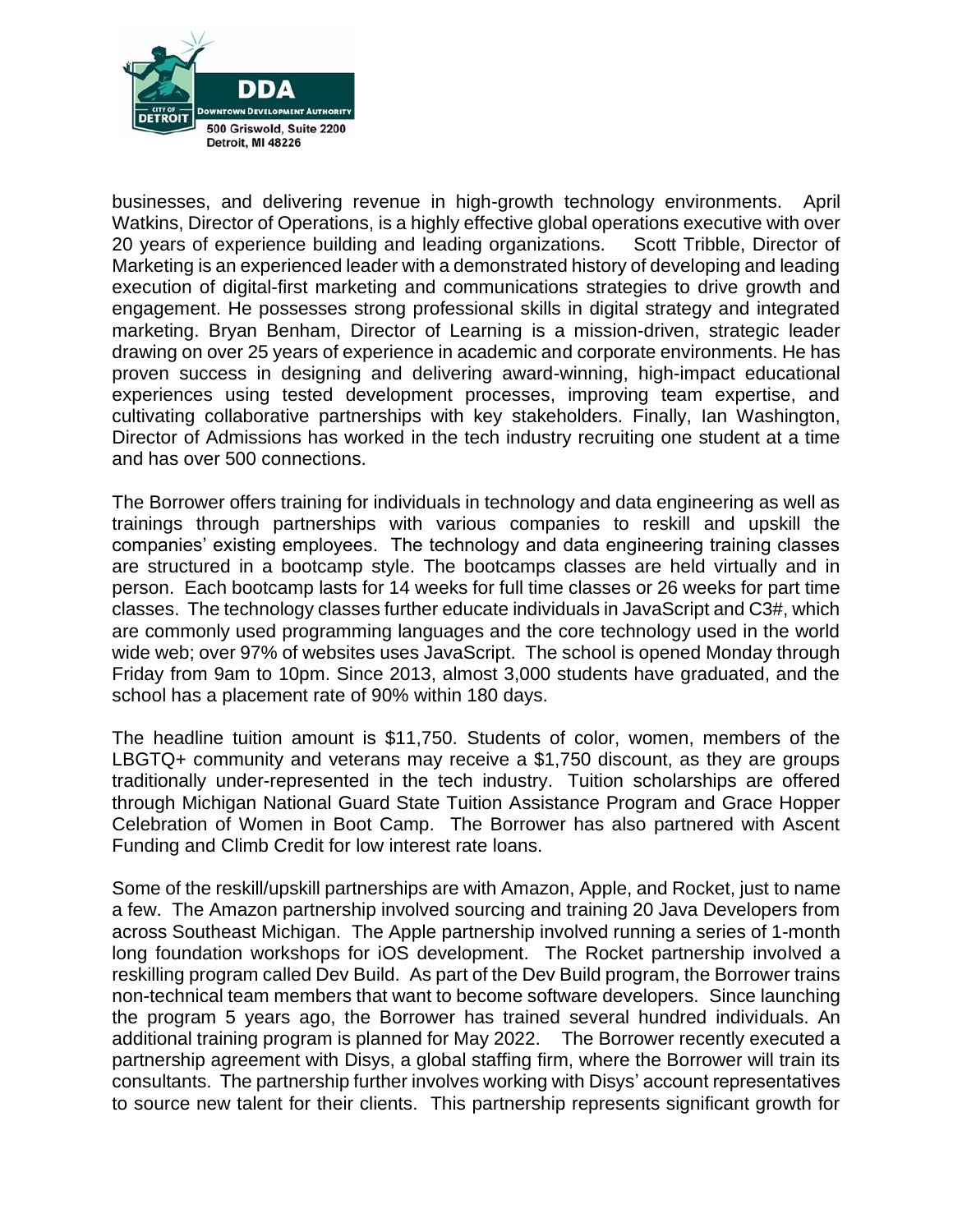

the Borrower over the course of 2022-2024. As part of the growth strategies, the Borrower continues to explore, foster, and gain additional partnerships opportunities.

To continue to grow the Borrower's business through these new partnership opportunities, the Borrower has approached the DDA for funding from the Small Business Loan Transaction Program in the amount of \$200,000 (the "Loan"). The Loan funds will be used to pay for operating expenses associated with the new partnerships along with working capital and equipment purchases. In addition to the Loan, the Borrower received approval from the Detroit Economic Growth Corporation for a loan in the amount of \$200,000 and is also seeking funding from Invest Detroit in the amount of \$100,000. Borrower has an existing line of credit with Bank of Ann Arbor in the amount of \$350,000 that is secured by its business assets.

Sources: DDA SBLT \$200,000.00 DEGCRALF \$200,000.00 **Invest Detroit** 6100,000.00 Equity \$ 20,000.00 Total \$520,000.00 Uses: Working Capital-Payroll \$259,764.00 Working Capital-Rent  $$51,588.00$ Working Capital-Marketing  $$100,371.00$ Operating Expenses  $$95,277.00$ Equipment \$ 3,000.00 Total \$520,000.00

Terms of Loan:

Sources and Uses

| Borrower:      | Grand Circus, LLC (N/K/A Grand Circus Detroit, LLC)               |
|----------------|-------------------------------------------------------------------|
| Amount:        | \$200,000.00                                                      |
| Interest Rate: | $4\%$                                                             |
| Amortization:  | 10 years, 12 months interest only payments                        |
| Term:          | 7-year term, with a balloon payment in the 7 <sup>th</sup> year   |
| Security:      | Subordinated lien on all business assets of the Borrower, pari    |
|                | passu with Invest Detroit and the DEGC. Pari Passu first position |
|                | lien following maturity of senior loan.                           |
| Guaranty:      | Corporate Guaranty of Detroit Venture Partners, L.P               |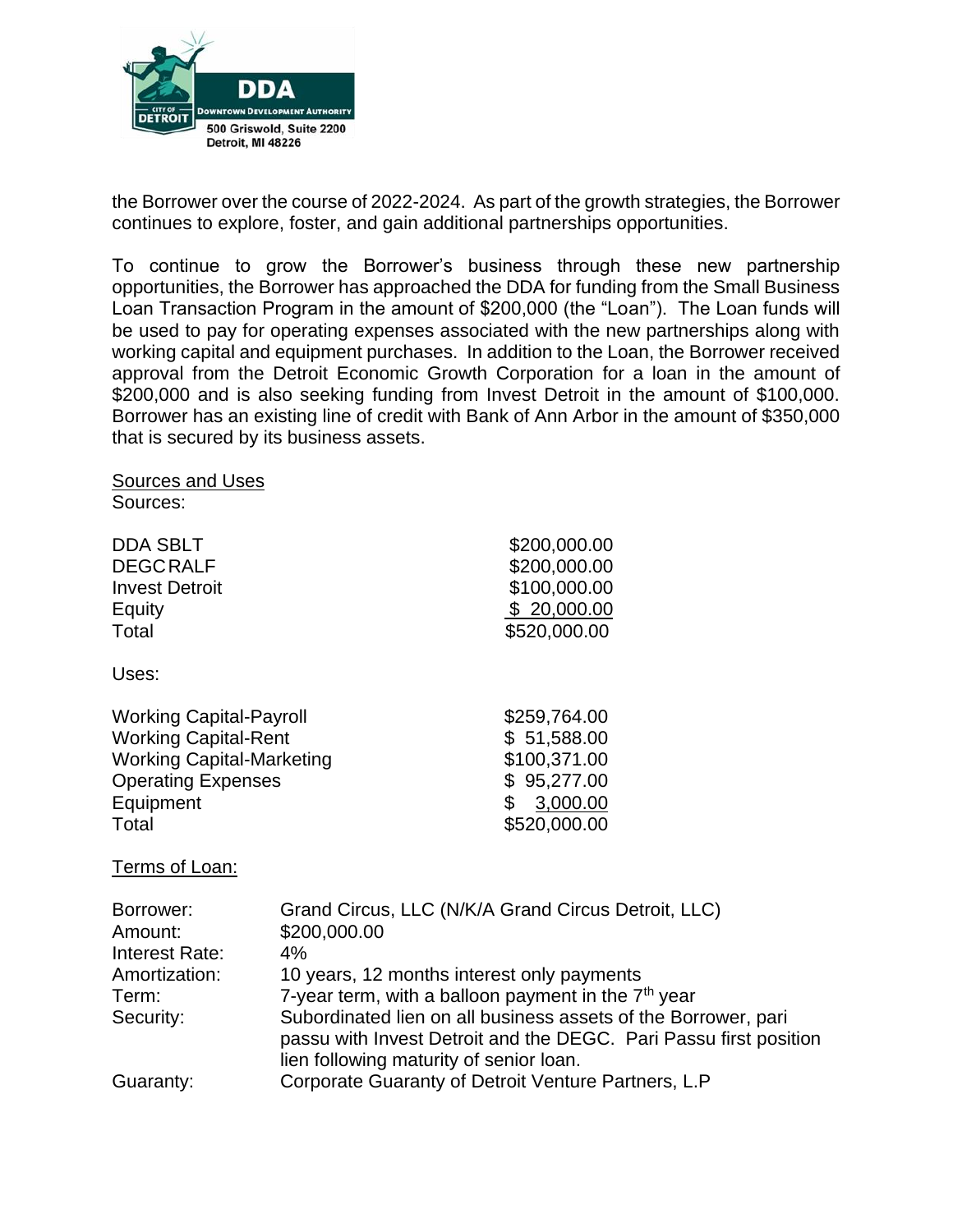

Disbursement: Loan will be funded in one or multiple disbursement(s) at or shortly after closing on the loan. Additional

Conditions: Receipt of all required loan documentation and information.

The DDA Finance Committee has reviewed the proposed Loan and has recommended its approval to the DDA Board of Directors.

Ms. Sherard-Freeman asked Mr. Naglick to report on the Finance Committee's review and recommendation on this item. Mr. Naglick stated that the Finance Committee received a presentation on the proposed loan by Ms. Shaw and received further information on the proposed loan from Ms. Navin and recommended approval of the proposed loan to the DDA Board with Mr. Blaszkiewicz abstaining from the recommendation due to Invest Detroit's interest in the project.

Hearing no further questions, the Board took the following action:

Mr. Crain made a motion to approve Proposed Loan to Grand Circus, LLC (N/K/A Grand Circus Detroit, LLC), as presented. Mr. Beckham seconded the motion. Mr. Blaszkiewicz abstained. Resolution Code 22-04-74-72 was approved.

### **Kennedy Block Development: Installation of Condenser**

Ms. Navin presented the Kennedy Block Development: Installation of Condenser to the DDA Board.

As this Board may recall, the City of Detroit Downtown Development Authority ("DDA") has entered into a Master Lease Agreement (as amended, the "Lease") with Kennedy Square Garage, LLC, an affiliate of REDICO (the "Tenant"), to lease the Kennedy Square parking facility (the "Garage") in connection with operation of the One Kennedy Square office building (the "Building"). Pursuant to Section 8 of the Lease, Tenant must seek DDA consent prior to the making of certain alterations, additions, or improvements to the Garage.

The Tenant has received a request from Tenant for the installation of condenser units that would provide additional cooling to the Building's IT room. The condensers would sit on the floor of a small area in floor P1 of the garage and would be protected by a fence enclosure that would be bolted to the floor. The installation would require one or two small penetrations through the roof of the Garage under the Building for the refrigerant line sets to pass through.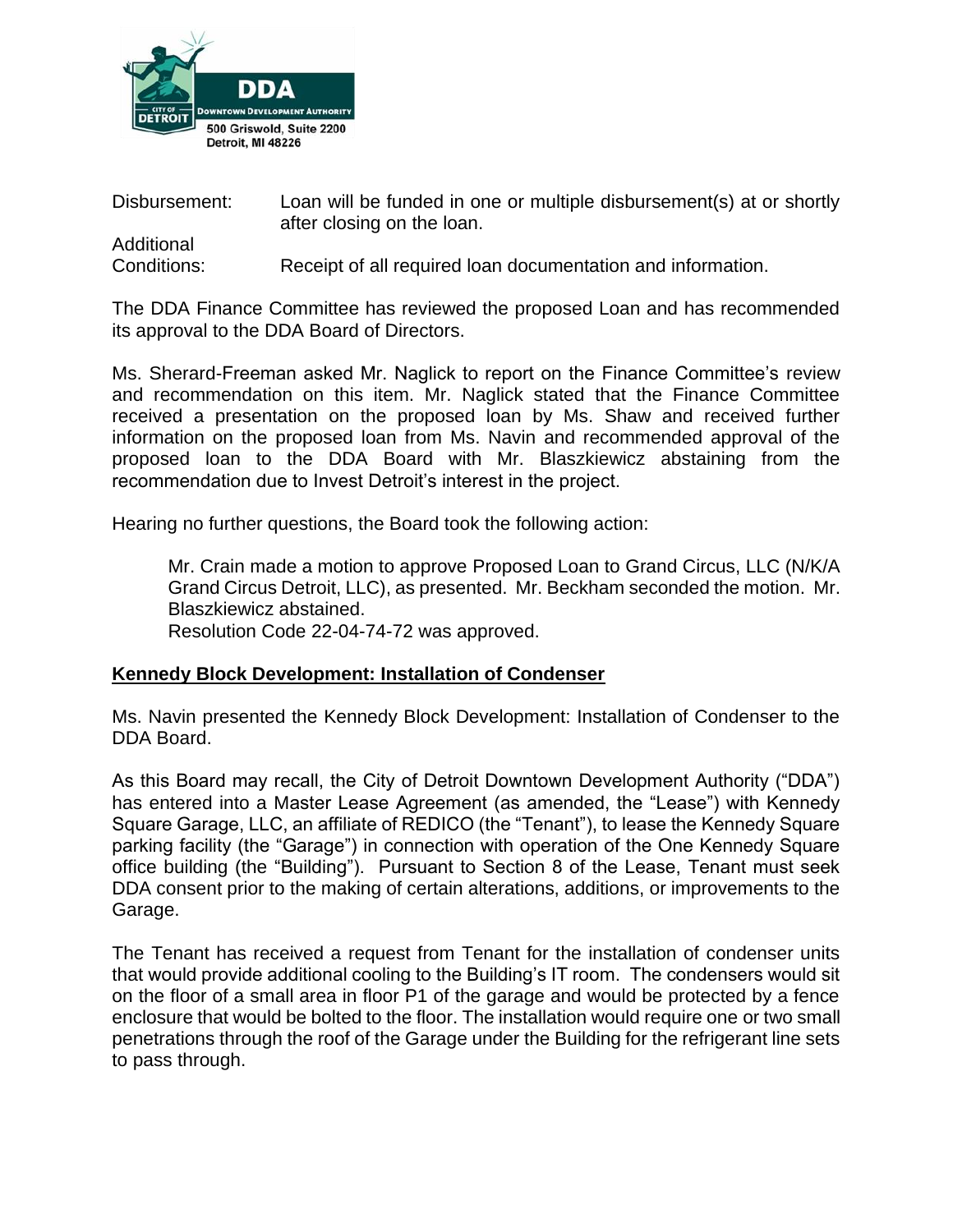

DDA staff finds the request to be reasonable, has determined it will have no adverse impact on the operation of the Garage, and recommends approval of the request. Prior to the installation, staff will review Tenant's installation plans.

A resolution was attached for the Board's consideration.

Ms. Sherard-Freeman called for questions from the Board.

Mr. Hollowell asked if any parking spaces will be lost due to the addition of the condenser. Ms. Navin stated that the new condenser will be placed in an area that was not being used and that no parking spaces will be lost due to the addition of the condenser.

Mr. Crain asked for confirmation that there will be no cost to the DDA due to the addition of the condenser. Ms. Navin confirmed that there will be no cost to the DDA due to the addition of the condenser.

Hearing no further questions, the Board took the following action:

Mr. Hollowell made a motion to approve Kennedy Block Development: Installation of Condenser, as presented. Mr. Blaszkiewicz seconded the motion. Resolution Code 22-04-104-07 was unanimously approved.

### **ADMINISTRATION**

Ms. Jensen stated that a super-majority of the DDA Board will be needed at the next DDA Board meeting due to the United Artists Building: Deferred Interest Approval for Bagley Development Group, LLC item.

### **OTHER BUSINESS**

Mr. Crain asked for an update on the Detroit Tigers ticket program. Ms. Jensen stated that there is a meeting scheduled with the Detroit Tigers Association to discuss the ticket program. And to clarify, Ms. Navin stated that they will preview their proposal with DEGC staff first and then when ready, they will present the program to the Tigers Ticket Committee meeting and then to the full board.

Mr. Hollowell asked who was handling the ticket program. Ms. Navin stated that the Marketing Department of the Detroit Tigers Association is now managing the ticket program.

#### **PUBLIC COMMENT**

None.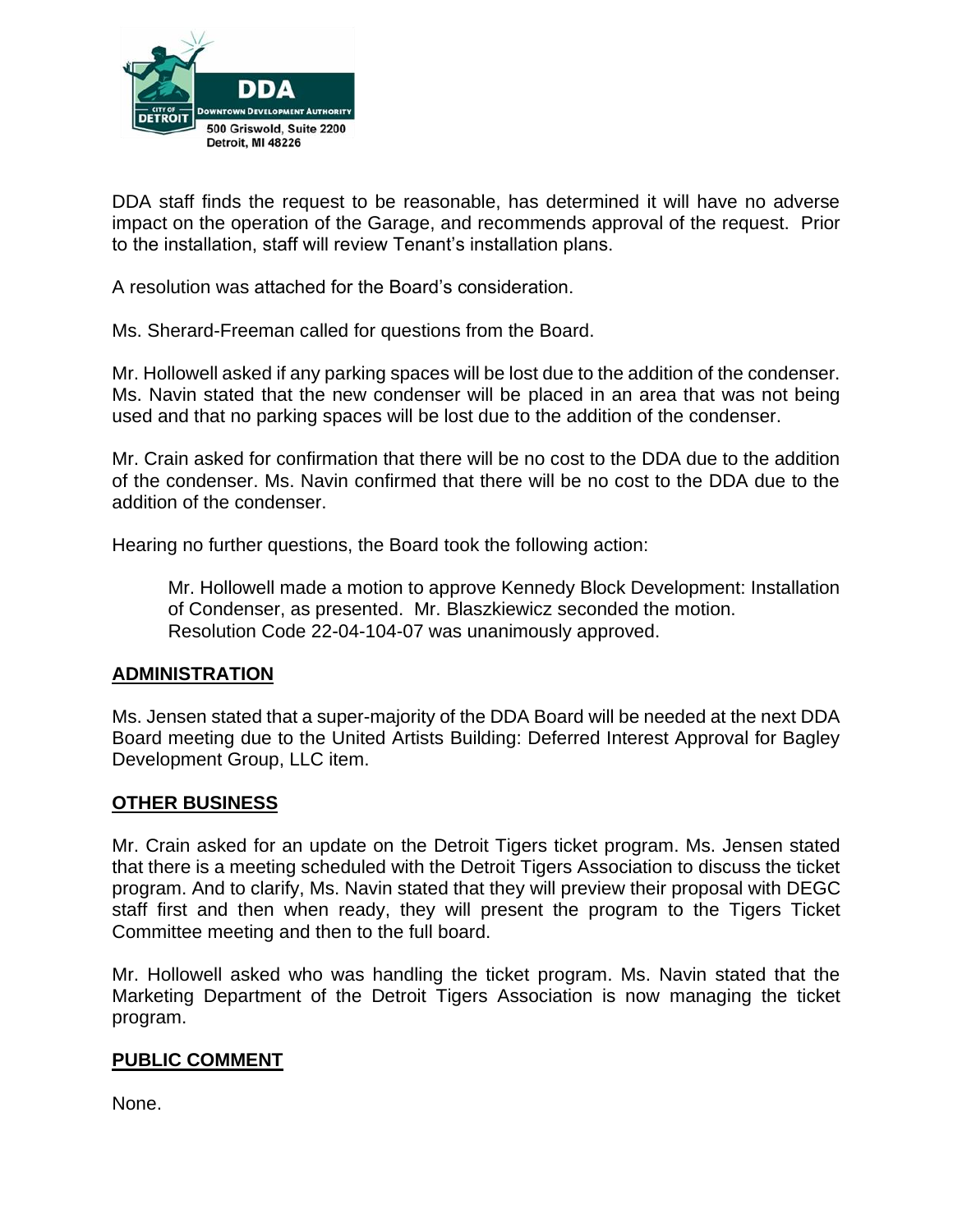

# **ADJOURNMENT**

With there being no further business to be brought before the Board, on a motion by Mr. Hosey, seconded by Mr. Blaszkiewicz, Ms. Sherard-Freeman adjourned the meeting at 3:25 p.m.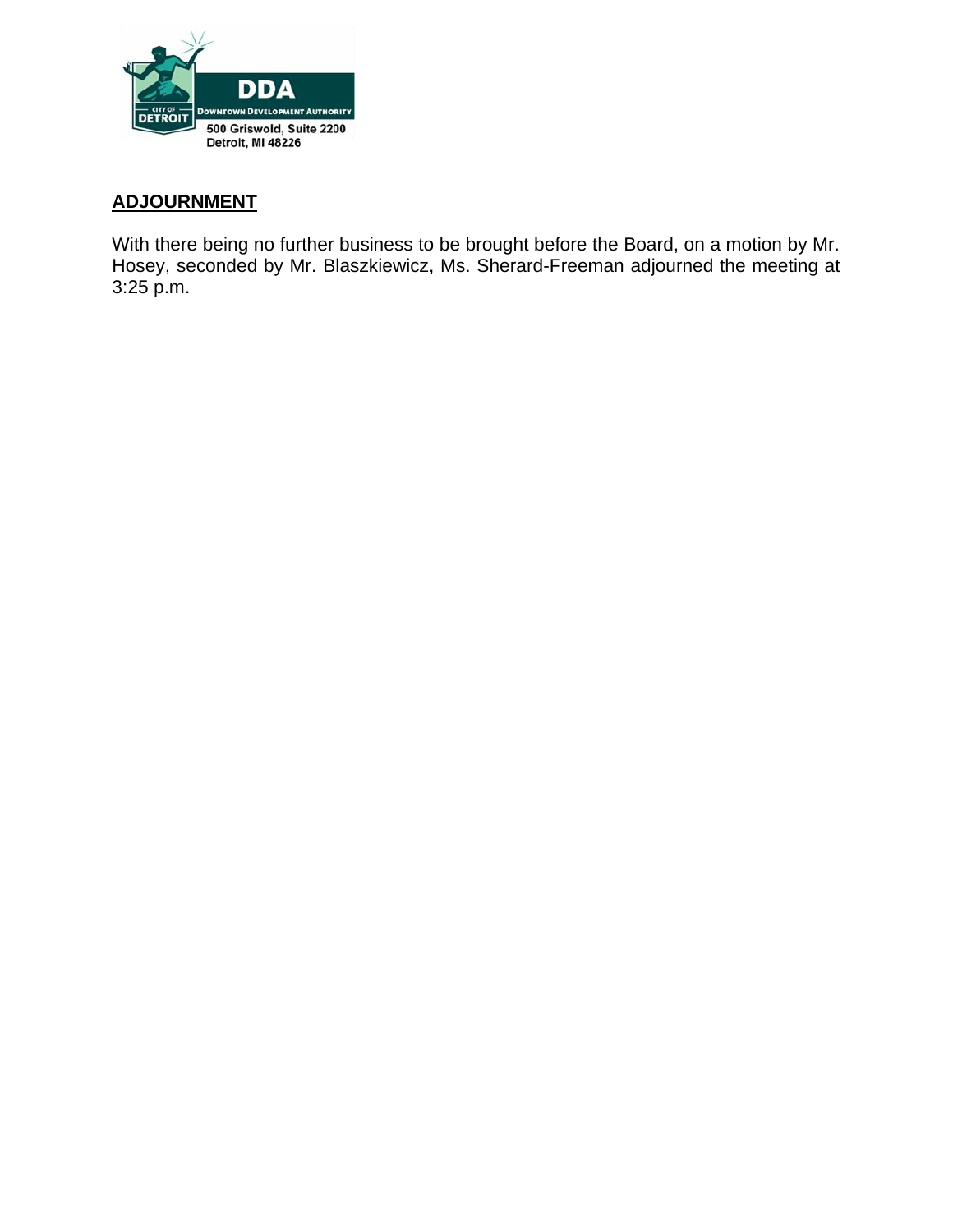

# **CODE DDA 22-04-02-645**

# **APPROVAL OF MINUTES OF MARCH 23, 2022**

**RESOLVED** that the minutes of the Regular meeting of March 23, 2022 are hereby approved and all actions taken by the Directors present at such meeting, as set forth in such minutes, are hereby in all respects ratified and approved as actions of the Downtown Development Authority.

April 27, 2022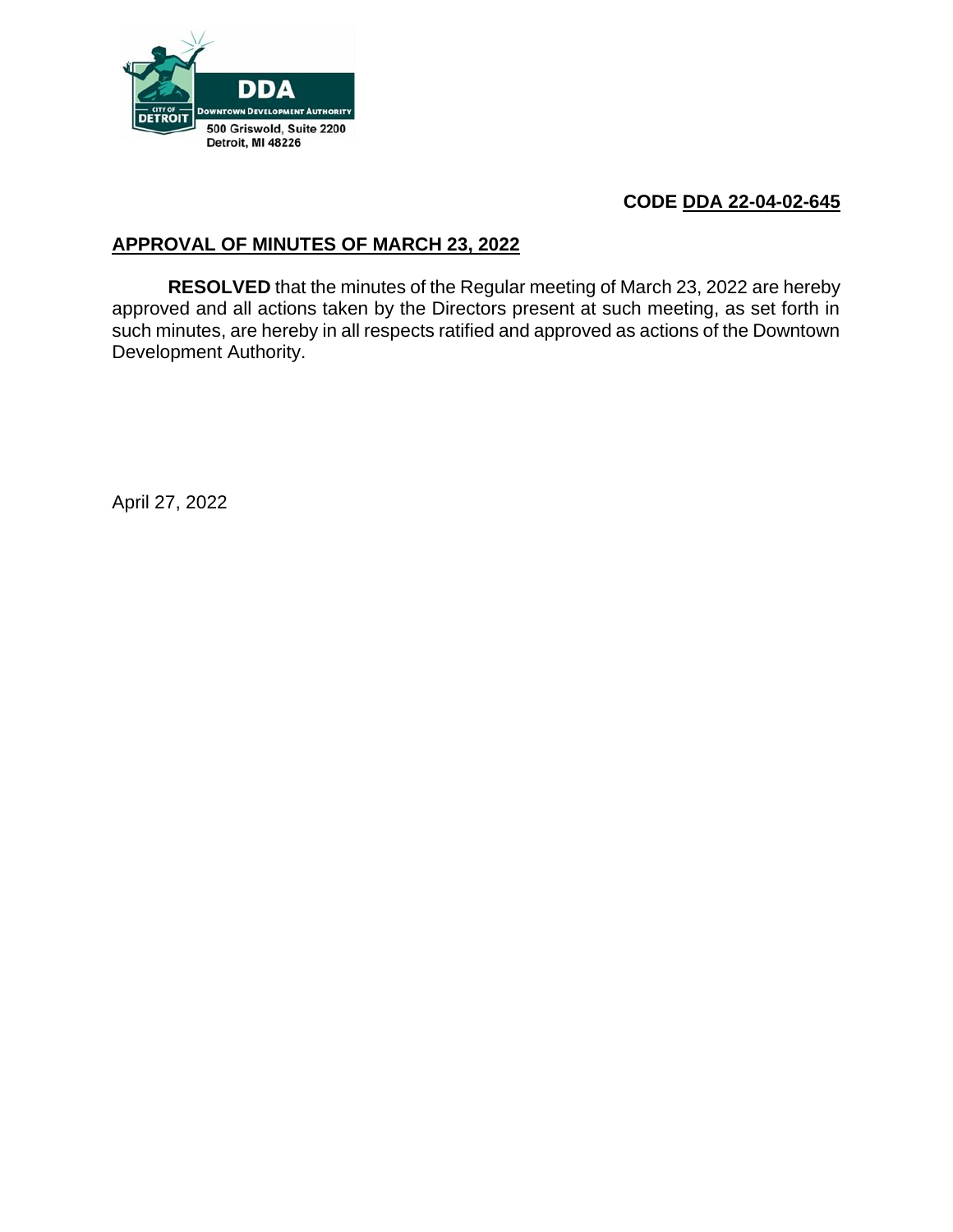

# **CODE DDA 22-04-74-72**

# **PROPOSED LOAN TO GRANDCIRCUS, LLC (N/K/A GRAND CIRCUS DETROIT, LLC)**

**WHEREAS**, Grand Circus, LLC (N/K/A/ Grand Circus Detroit, LLC) (the "Borrower") operates a technology training school center that prepares people for careers in technology (the "Project"); and

**WHEREAS**, in support of the Project, the Developer approached the DDA for a loan under its Small Business Loan Transaction Program (the "Loan") for operating expenses associated with the expansion of the Borrower's business along with working capital and equipment purchases; and

**WHEREAS**, DDA staff has reviewed the Borrower's financial documentation and proposes the following terms and conditions for the DDA Loan between the Developer and the DDA:

| Loan Amount:         | \$200,000.00                                                                                       |
|----------------------|----------------------------------------------------------------------------------------------------|
| Interest Rate:       | 4%                                                                                                 |
| Amortization:        | 10 years, 12 months interest only payments                                                         |
| Term:                | 7-year term, with a balloon payment in the 7 <sup>th</sup> year                                    |
| Security:            | Subordinate lien on all business assets of the Borrower, pari                                      |
|                      | passu with Invest Detroit and the DEGC. Pari Passu first                                           |
|                      | position lien following maturity of senior loan.                                                   |
| Guaranty:            | Corporate Guaranty of Detroit Venture Partners, L.P                                                |
| Disbursement:        | Loan will be funded in one or multiple disbursement(s) at or<br>shortly after closing on the loan. |
| Additional           |                                                                                                    |
| Conditions:<br>; and | Receipt of all required loan documentation and information.                                        |

**WHEREAS**, DDA staff presented such information to the DDA Finance Committee which recommends the approval of the Loan in accordance with the terms noted above; and

**WHEREAS**, the DDA Board of Directors has reviewed the terms of the Loan and determined that providing the Loan is in the best interest of the DDA.

**NOW, THEREFORE, BE IT, RESOLVED**, that the DDA Board of Directors hereby approves the provision of the Loan to Borrower.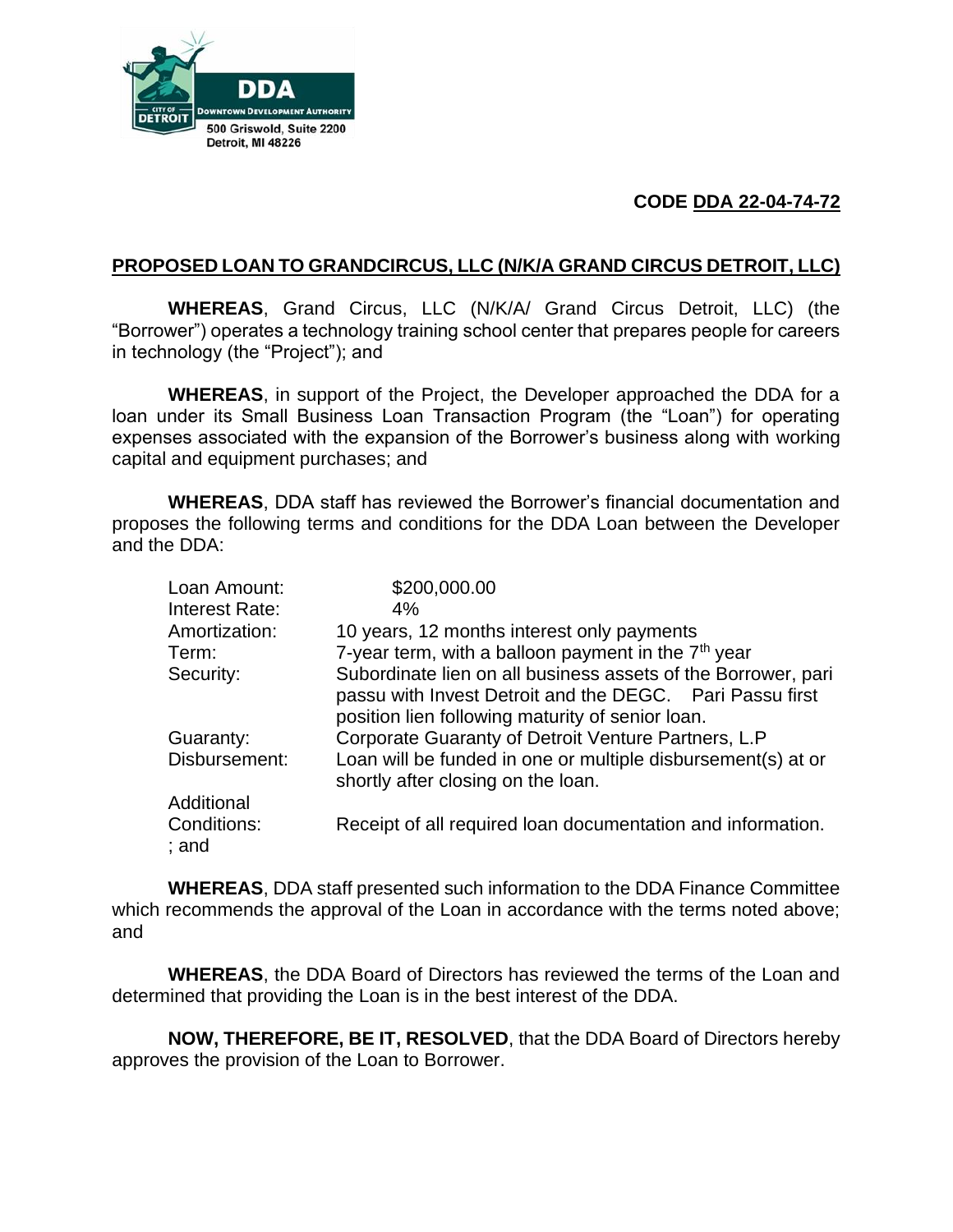

**BE IT FURTHER RESOLVED**, that any two Officers, or any one of the Officers and any one of the Authorized Agents or any two of the DDA's Authorized Agents, shall hereafter have the authority to negotiate and execute the Loan together with such other terms and conditions that are determined by such Authorized Agents and/or Officers to be customary or appropriate and not inconsistent with this resolution, and to negotiate and execute all other documents, contracts, or papers, and take all actions, necessary or appropriate to implement the provisions and intent of this resolution on behalf of the DDA.

**BE IT FINALLY RESOLVED**, that all of the acts and transactions of any officer or authorized agent of the DDA, in the name and on behalf of the DDA, relating to matters contemplated by the foregoing resolutions, which acts would have been approved by the foregoing resolutions except that such acts were taken prior to execution of these resolutions, are hereby in all respects confirmed, approved and ratified.

April 27, 2022